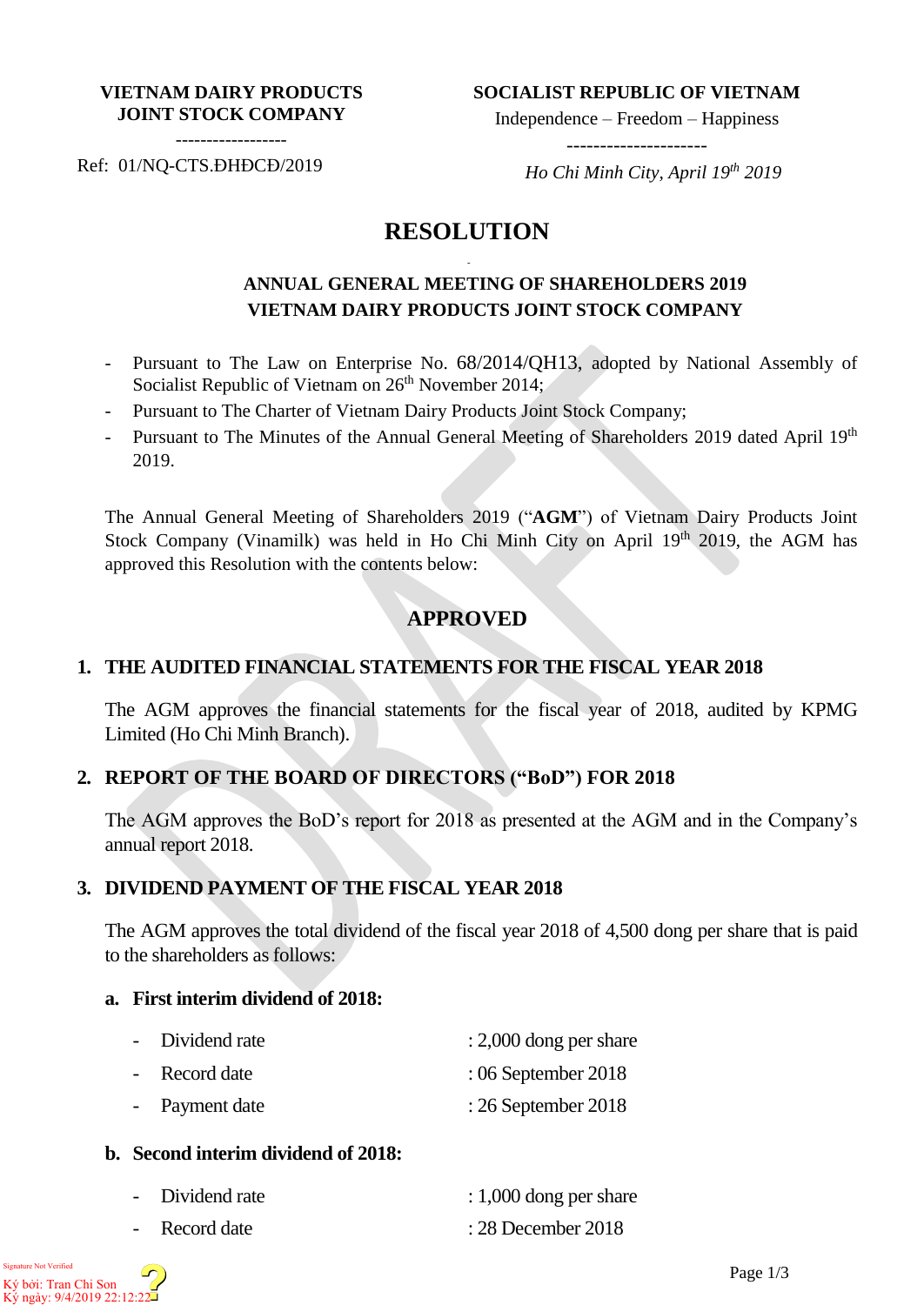| Payment date | : 28 February 2019 |  |
|--------------|--------------------|--|
|              |                    |  |

#### **c. The final dividend of 2018:**

| - Dividend rate | $: 1,500$ dong per share |
|-----------------|--------------------------|
| - Record date   | : 06 June 2019           |
| - Payment date  | : 26 June 2019           |

## **4. BUSINESS PLAN: REVENUE AND PROFIT FOR 2019**

The AGM approves the consolidated revenue and profit plan for 2019 under Vietnamese Accounting Standards as below:

|                        |                         |                    | Growth                 |         |
|------------------------|-------------------------|--------------------|------------------------|---------|
| (Billion dong)         | <b>Plan for</b><br>2019 | <b>Actual 2018</b> | <b>Billion</b><br>dong | % 2018A |
| Revenue                | 56,300                  | 52,629             | 3,671                  | 7.0%    |
| Profit before tax      | 12,650                  | 12,052             | 598                    | 5.0%    |
| Profit after tax $(*)$ | 10,480                  | 10,227             | 253                    | 2.5%    |

 *Note: (\*) profit attributable to the parent company's shareholders.*

# **5. DIVIDEND PAYMENT PLAN FOR THE FISCAL YEAR OF 2019**

The AGM approves the dividend policy of the fiscal year 2019 of at least 50% of the consolidated net profit. Of which:

- The 1<sup>st</sup> interim dividend payment of 2019: 2,000 VND/share to be paid in September 2019.
- The 2<sup>nd</sup> interim dividend payment of 2019: 1,000 VND/share to be paid in February 2020.
- The final dividend of 2019 to be decided by the AGM 2020.

The AGM authorizes the BoM to decide the record dates and payment dates for the 1st interim and 2nd interim payment of 2019 as above.

# **6. SELECTING INDEPENDENT AUDITOR**

The AGM approves to select KPMG Limited (Ho Chi Minh Branch) as the Company's Independent Auditor for the fiscal year 2019.

## **7. DIRECTOR'S FEES FOR 2019**

The AGM approves the Director's fees for the fiscal year of 2019 of 25 billion dong for the number of 11 members. The Director's fees shall be calculated and paid upon actual number of the Board members.